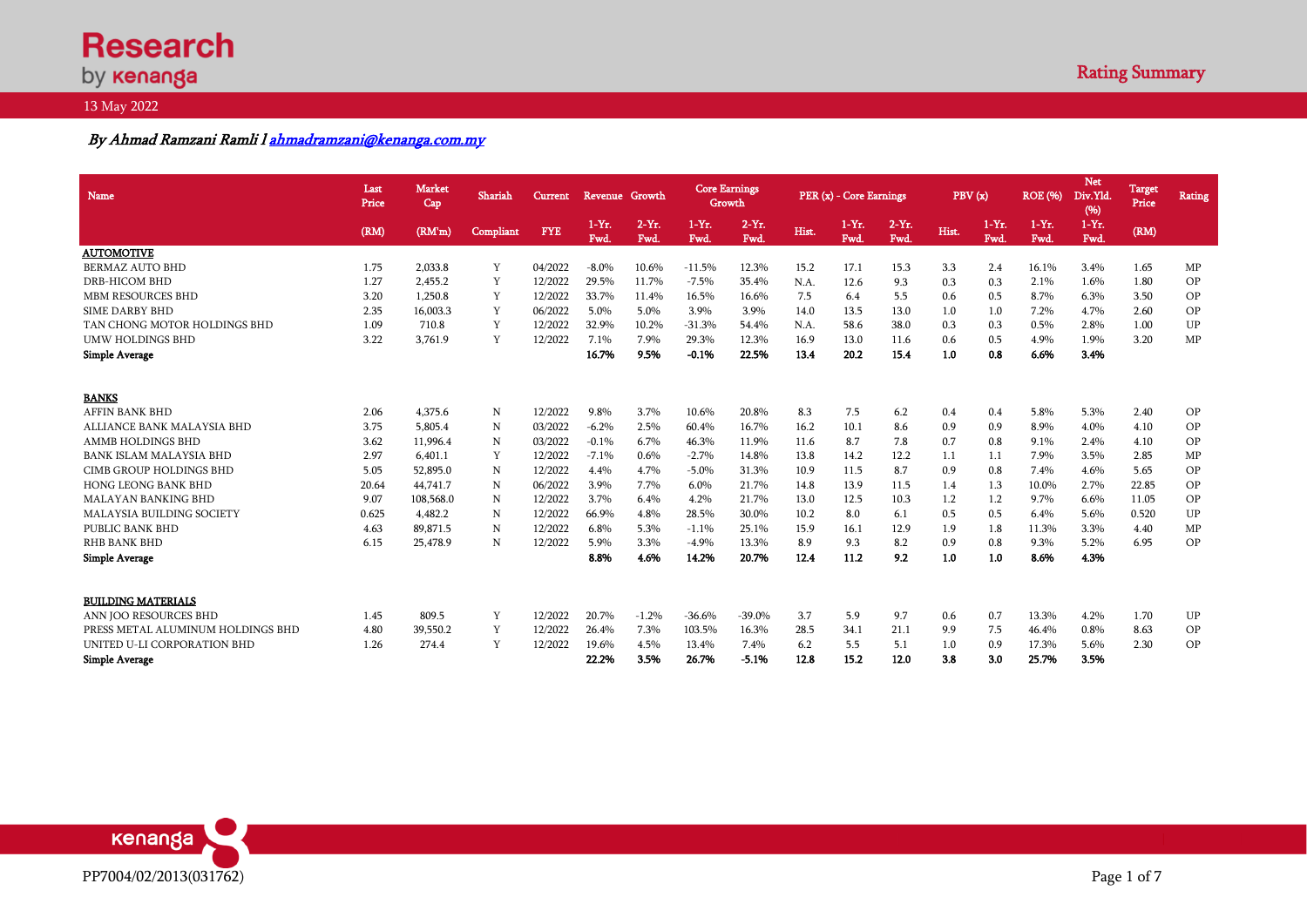| Name                                   | Last<br>Price | <b>Market</b><br>Cap | Shariah     | Current Revenue Growth |                 |                  | <b>Core Earnings</b><br>Growth |                 |          | PER (x) - Core Earnings |                 | PBV(x) |                 | <b>ROE</b> (%)  | <b>Net</b><br>Div.Yld<br>(96) | <b>Target</b><br>Price | Rating     |
|----------------------------------------|---------------|----------------------|-------------|------------------------|-----------------|------------------|--------------------------------|-----------------|----------|-------------------------|-----------------|--------|-----------------|-----------------|-------------------------------|------------------------|------------|
|                                        | (RM)          | (RM'm)               | Compliant   | <b>FYE</b>             | $1-Yr.$<br>Fwd. | $2-Yr$ .<br>Fwd. | $1-Yr$ .<br>Fwd.               | $2-Yr.$<br>Fwd. | Hist.    | $1-Yr$ .<br>Fwd.        | $2-Yr.$<br>Fwd. | Hist.  | $1-Yr.$<br>Fwd. | $1-Yr.$<br>Fwd. | $1-Yr.$<br>Fwd.               | (RM)                   |            |
| <b>CONSTRUCTION</b>                    |               |                      |             |                        |                 |                  |                                |                 |          |                         |                 |        |                 |                 |                               |                        |            |
| <b>GAMUDA BHD</b>                      | 3.61          | 9.219.7              | Y           | 07/2022                | 38.1%           | 19.1%            | 15.3%                          | $-24.7%$        | 15.1     | 13.1                    | 17.4            | 1.1    | 1.0             | 7.9%            | 3.3%                          | 4.00                   | <b>OP</b>  |
| <b>IJM CORP BHD</b>                    | 1.81          | 6.390.2              | Y           | 03/2022                | $-14.0\%$       | 7.7%             | -46.6%                         | 58.2%           | 17.9     | 33.5                    | 21.3            | 0.7    | 0.7             | 10.0%           | 11.6%                         | 1.90                   | OP         |
| KERJAYA PROSPEK GROUP BHD              | 1.14          | 1.409.9              | Y           | 12/2022                | 43.9%           | 4.0%             | 63.5%                          | 1.3%            | 15.0     | 8.9                     | 8.8             | 1.4    | 1.3             | 15.3%           | 3.9%                          | 1.50                   | OP         |
| <b>KIMLUN CORP BHD</b>                 | 0.780         | 275.6                | Y           | 12/2022                | 29.1%           | 14.8%            | 6250.0%                        | 21.0%           | N.A.     | 7.0                     | 5.7             | 0.4    | 0.4             | 5.7%            | 2.6%                          | 1.00                   | OP         |
| MUHIBBAH ENGINEERING (M) BHD           | 0.535         | 388.9                | Y           | 12/2022                | 12.8%           | 7.1%             | 31.4%                          | 96.9%           | N.A.     | 10.1                    | 5.2             | 0.2    | 0.2             | 2.2%            | 0.0%                          | 0.600                  | MP         |
| SUNWAY CONSTRUCTION GROUP BHD          | 1.57          | 2,024.3              | Y           | 12/2022                | 24.1%           | 5.2%             | 0.4%                           | $-0.8%$         | 16.0     | 15.9                    | 16.0            | 3.2    | 3.0             | 19.4%           | 3.2%                          | 1.52                   | MP         |
| WCT HOLDINGS BHD                       | 0.505         | 715.7                | Y           | 12/2022                | 59.7%           | $-18.1%$         | 214.3%                         | $-20.5%$        | N.A.     | 8.1                     | 10.2            | 0.2    | 0.2             | 4.4%            | $0.0\%$                       | 0.620                  | OP         |
| Simple Average                         |               |                      |             |                        | 27.7%           | 5.7%             | 932.6%                         | 18.8%           | 16.0     | 13.8                    | 12.1            | 1.0    | 1.0             | 9.3%            | 3.5%                          |                        |            |
| <b>CONSUMER</b>                        |               |                      |             |                        |                 |                  |                                |                 |          |                         |                 |        |                 |                 |                               |                        |            |
| 7-ELEVEN MALAYSIA HOLDINGS BHD         | 1.38          | 1.554.3              | N           | 12/2022                | 5.0%            | 2.2%             | 68.6%                          | 0.1%            | 35.1     | 20.8                    | 20.8            | 12.5   | 11.3            | 57.0%           | 3.6%                          | 1.60                   | OP         |
| AEON CO. (M) BHD                       | 1.62          | 2.274.5              | Y           | 12/2022                | 20.2%           | 4.4%             | 32.5%                          | 8.8%            | 26.7     | 20.1                    | 18.5            | 1.3    | 1.3             | 6.5%            | 2.5%                          | 1.70                   | OP         |
| AMWAY (MALAYSIA) HOLDINGS BHD          | 5.08          | 835.1                | Y           | 12/2022                | $-10.0\%$       | $-5.0\%$         | 43.6%                          | $-4.9%$         | 22.6     | 15.8                    | 16.6            | 3.8    | 3.6             | 23.4%           | 5.3%                          | 5.65                   | ${\rm MP}$ |
| DUTCH LADY MILK INDUSTRIES BHD         | 33.50         | 2,144.0              | Y           | 12/2022                | 1.0%            | 1.0%             | $-68.2%$                       | 4.8%            | 8.6      | 27.2                    | 26.0            | 5.6    | 5.0             | 19.4%           | 1.5%                          | 34.75                  | MP         |
| <b>FRASER &amp; NEAVE HOLDINGS BHD</b> | 21.53         | 7,995.8              | Y           | 09/2022                | 4.8%            | 6.4%             | $-16.5%$                       | 3.5%            | 20.0     | 23.9                    | 23.1            | 2.8    | 2.7             | 11.4%           | 2.3%                          | 26.30                  | OP         |
| MR D.I.Y.                              | 3.43          | 21,553.1             | Y           | 12/2022                | 32.6%           | 16.1%            | 57.0%                          | 16.6%           | 49.9     | 31.8                    | 27.3            | 18.7   | 13.9            | 50.1%           | 1.3%                          | 4.00                   | MP         |
| MYNEWS HOLDINGS BHD                    | 0.650         | 443.4                | ${\bf N}$   | 10/2022                | 61.2%           | 13.1%            | $-138.8%$                      | 5.7%            | N.A.     | 26.5                    | 25.1            | 3.0    | 2.8             | 11.1%           | 1.5%                          | 0.850                  | OP         |
| NESTLE (MALAYSIA) BHD                  | 132.00        | 30,954.0             | Y           | 12/2022                | 7.4%            | 4.6%             | 23.3%                          | $-9.2%$         | 54.3     | 44.1                    | 48.5            | 53.1   | 51.1            | 118.3%          | 2.2%                          | 136.50                 | MP         |
| PADINI HOLDINGS BHD                    | 3.33          | 2,190.8              | Y           | 06/2022                | 23.3%           | 32.2%            | 75.4%                          | 22.3%           | 40.6     | 23.1                    | 18.9            | 2.7    | 2.6             | 11.6%           | 3.0%                          | 3.80                   | OP         |
| POWER ROOT BHD                         | 1.55          | 641.8                | Y           | 03/2022                | 8.9%            | 7.4%             | $-36.3%$                       | 74.6%           | 23.3     | 36.6                    | 21.0            | 2.4    | 2.3             | 6.4%            | 2.5%                          | 1.35                   | MP         |
| <b>QL RESOURCES BHD</b>                | 4.82          | 11,730.2             | Y           | 03/2022                | 12.2%           | 11.8%            | $-30.5%$                       | 24.3%           | 37.7     | 54.2                    | 43.6            | 4.6    | 4.4             | 8.6%            | 0.7%                          | 5.05                   | MP         |
| <b>Simple Average</b>                  |               |                      |             |                        | 15.1%           | 8.6%             | 0.9%                           | 13.3%           | 31.9     | 29.5                    | 26.3            | 10.1   | 9.2             | 29.4%           | 2.4%                          |                        |            |
|                                        |               |                      |             |                        |                 |                  |                                |                 |          |                         |                 |        |                 |                 |                               |                        |            |
| <b>GAMING</b>                          |               |                      |             |                        |                 |                  |                                |                 |          |                         |                 |        |                 |                 |                               |                        |            |
| SPORTS TOTO BHD                        | 1.88          | 2,518.0              | N           | 06/2022                | $-1.6%$         | 24.2%            | $-11.1%$                       | 61.7%           | 13.9     | 15.7                    | 9.7             | 3.1    | 3.1             | 19.7%           | 5.1%                          | 2.22                   | OP         |
| <b>GENTING BHD</b>                     | 4.48          | 17,250.6             | N           | 12/2022                | 75.5%           | 1.6%             | 159.3%                         | 24.6%           | N.A.     | 11.1                    | 8.9             | 0.5    | 0.5             | 4.7%            | 3.3%                          | 6.12                   | OP         |
| <b>GENTING MALAYSIA BHD</b>            | 2.93          | 16,599.1             | $\mathbf N$ | 12/2022                | 137.7%          | 2.5%             | 45.5%                          | 26.2%           | N.A.     | 16.6                    | 13.2            | 1.3    | 1.3             | 7.6%            | 4.1%                          | 3.83                   | OP         |
| <b>MAGNUM BHD</b>                      | 1.77          | 2,543.8              | N           | 12/2022                | 75.3%           | 9.0%             | 100627.2%                      | 25.5%           | 13,825.2 | 13.7                    | 10.9            | 1.1    | 1.1             | 7.8%            | 5.8%                          | 1.95                   | MP         |
| <b>Simple Average</b>                  |               |                      |             |                        | 71.8%           | 9.3%             | 25205.2%                       | 34.5%           | 6919.6   | 14.3                    | 10.7            | 1.5    | 1.5             | 9.9%            | 4.6%                          |                        |            |

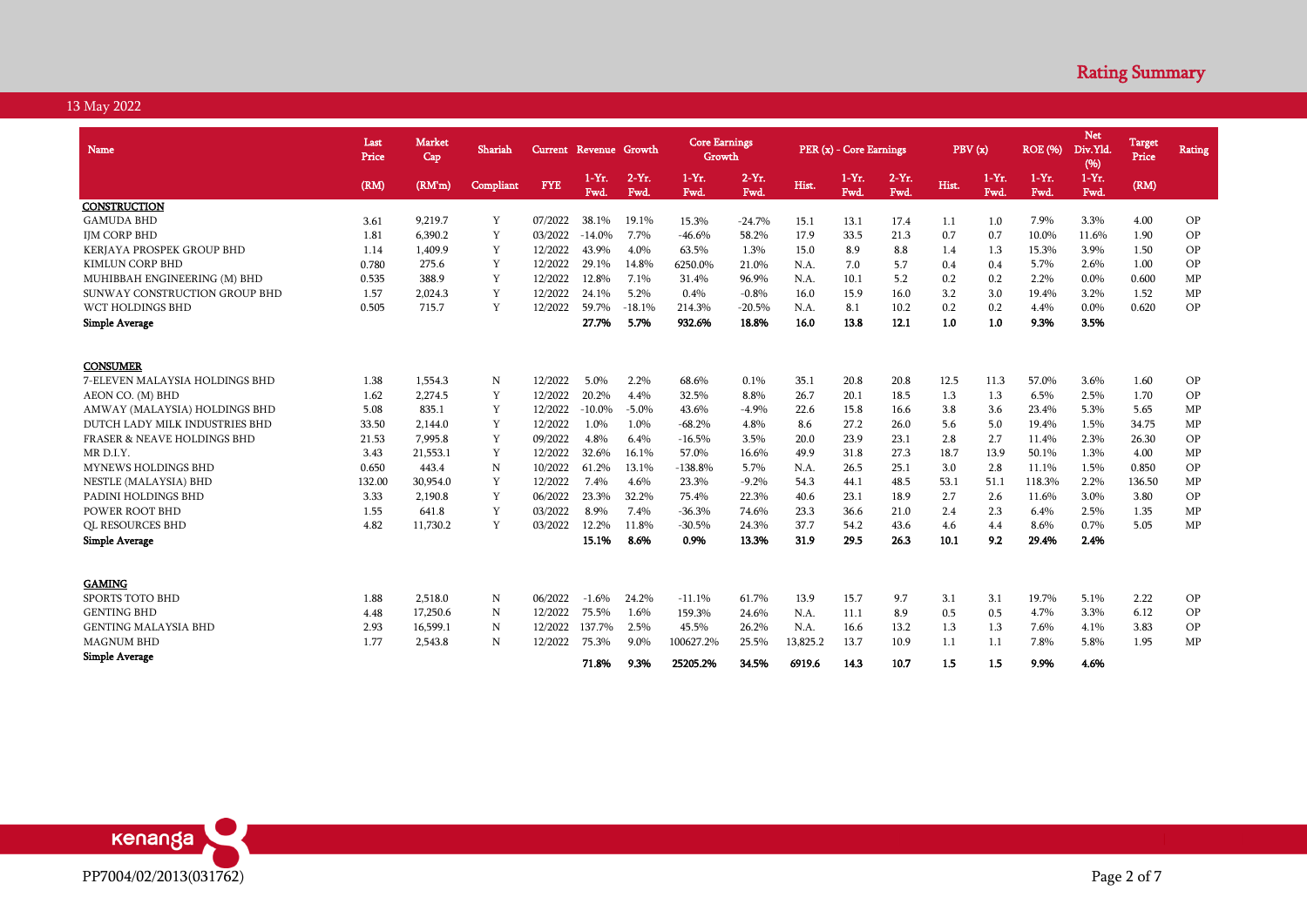| Name                                   | Last<br>Price | <b>Market</b><br>Cap | Shariah     | Current    |                    | Revenue Growth   |                  | <b>Core Earnings</b><br>Growth |       | PER (x) - Core Earnings |                  |       | PBV(x)          | <b>ROE</b> (%)   | <b>Net</b><br>Div.Yld.<br>(96) | Target<br>Price | Rating     |
|----------------------------------------|---------------|----------------------|-------------|------------|--------------------|------------------|------------------|--------------------------------|-------|-------------------------|------------------|-------|-----------------|------------------|--------------------------------|-----------------|------------|
|                                        | (RM)          | (RM'm)               | Compliant   | <b>FYE</b> | $1 - Yr$ .<br>Fwd. | $2-Yr$ .<br>Fwd. | $1-Yr$ .<br>Fwd. | $2-Yr$ .<br>Fwd.               | Hist. | $1-Yr$ .<br>Fwd.        | $2-Yr$ .<br>Fwd. | Hist. | $1-Yr.$<br>Fwd. | $1-Yr$ .<br>Fwd. | $1-Yr$ .<br>Fwd.               | (RM)            |            |
| <b>HEALTHCARE</b>                      |               |                      |             |            |                    |                  |                  |                                |       |                         |                  |       |                 |                  |                                |                 |            |
| <b>IHH HEALTHCARE BHD</b>              | 6.45          | 56,777.4             | Y           | 12/2022    | 1.7%               | 4.5%             | $-5.5%$          | 7.9%                           | 35.5  | 37.6                    | 34.8             | 2.5   | 2.4             | 6.6%             | 0.9%                           | 6.65            | MP         |
| KPJ HEALTHCARE BHD                     | 0.890         | 3.865.2              | Y           | 12/2022    | 9.0%               | 7.0%             | 139.8%           | 18.0%                          | 73.3  | 30.6                    | 25.9             | 1.8   | 1.7             | 5.6%             | 1.3%                           | 1.04            | MP         |
| PHARMANIAGA BHD                        | 0.720         | 943.2                | Y           | 12/2022    | $-20.0\%$          | $-10.0\%$        | $-49.4%$         | $-11.1%$                       | 5.5   | 10.8                    | 12.2             | 2.1   | 1.9             | 18.6%            | 5.6%                           | 0.770           | MP         |
| <b>Simple Average</b>                  |               |                      |             |            | $-3.1%$            | 0.5%             | 28.3%            | 4.9%                           | 38.1  | 26.3                    | 24.3             | 2.1   | 2.0             | 10.3%            | 2.6%                           |                 |            |
| <b>MEDIA</b>                           |               |                      |             |            |                    |                  |                  |                                |       |                         |                  |       |                 |                  |                                |                 |            |
| ASTRO MALAYSIA HOLDINGS BHD            | 0.965         | 5.032.0              | N           | 01/2023    | 7.3%               | 2.2%             | 25.3%            | 7.5%                           | 10.6  | 8.5                     | 7.9              | 4.2   | 3.6             | 46.0%            | 8.8%                           | 1.29            | OP         |
| MEDIA CHINESE INTERNATIONAL            | 0.165         | 278.4                | Y           | 03/2022    | 5.6%               | 15.3%            | 171.3%           | 49.0%                          | N.A.  | 27.3                    | 18.3             | 0.4   | 0.4             | 1.5%             | 2.4%                           | 0.180           | MP         |
| <b>MEDIA PRIMA BHD</b>                 | 0.520         | 576.8                | N           | 12/2022    | 15.6%              | 8.3%             | 27.9%            | 25.8%                          | 10.4  | 8.2                     | 6.5              | 0.9   | 0.9             | 10.9%            | 3.8%                           | 0.740           | OP         |
| <b>STAR MEDIA GROUP BHD</b>            | 0.320         | 231.9                | Y           | 12/2022    | 10.2%              | 7.1%             | 97.5%            | 1250.0%                        | N.A.  | N.A.                    | 100.8            | 0.4   | 0.4             | 0.0%             | 0.0%                           | 0.330           | MP         |
| <b>Simple Average</b>                  |               |                      |             |            | 9.7%               | 8.2%             | 80.5%            | 333.1%                         | 10.5  | 14.6                    | 33.4             | 1.5   | 1.3             | 14.6%            | 3.8%                           |                 |            |
|                                        |               |                      |             |            |                    |                  |                  |                                |       |                         |                  |       |                 |                  |                                |                 |            |
| <b>NON-BANK FINANCIALS</b>             |               |                      |             |            |                    |                  |                  |                                |       |                         |                  |       |                 |                  |                                |                 |            |
| AEON CREDIT SERVICE M BHD              | 15.20         | 3.880.7              | N           | 02/2023    | 10.0%              | 7.0%             | 18.2%            | 15.1%                          | 10.9  | 9.2                     | 8.0              | 1.9   | 1.8             | 19.9%            | 3.3%                           | 16.45           | OP         |
| <b>BURSA MALAYSIA BHD</b>              | 6.75          | 5,462.8              | Y           | 12/2022    | $-11.7%$           | $-2.6%$          | $-22.8%$         | 3.6%                           | 15.4  | 19.9                    | 19.2             | 6.7   | 6.5             | 33.1%            | 4.6%                           | 7.05            | MP         |
| <b>CTOS DIGITAL BHD</b>                | 1.38          | 3,187.8              | Y           | 12/2022    | 24.5%              | 15.2%            | 31.8%            | 16.7%                          | 53.7  | 40.7                    | 34.9             | 10.8  | 5.6             | 18.1%            | 1.4%                           | 2.00            | OP         |
| LPI CAPITAL BHD                        | 13.64         | 5,433.9              | $\mathbb N$ | 12/2022    | $-3.7%$            | 1.7%             | $-25.5%$         | 27.4%                          | 15.8  | 21.2                    | 16.6             | 2.5   | 2.5             | 11.9%            | 4.4%                           | 14.10           | MP         |
| SYARIKAT TAKAFUL MALAYSIA KELUARGA BHD | 3.52          | 2,947.3              | Y           | 12/2022    | 4.3%               | 4.3%             | $-16.0\%$        | 5.2%                           | 7.1   | 8.5                     | 8.1              | 1.6   | 1.4             | 18.0%            | 4.0%                           | 4.25            | OP         |
| <b>Simple Average</b>                  |               |                      |             |            | 4.7%               | 5.1%             | -2.9%            | 13.6%                          | 20.6  | 19.9                    | 17.4             | 4.7   | 3.6             | 20.2%            | 3.5%                           |                 |            |
|                                        |               |                      |             |            |                    |                  |                  |                                |       |                         |                  |       |                 |                  |                                |                 |            |
| OIL & GAS<br><b>BUMI ARMADA BHD</b>    | 0.385         | 2,275.5              | N           | 12/2022    | 12.8%              | 0.0%             | $-10.7%$         | 3.4%                           | 3.4   | 3.8                     | 3.6              | 0.6   | 0.5             | 14.1%            | 0.0%                           | 0.630           | OP         |
| DAYANG ENTERPRISE HLDGS BHD            | 0.860         | 995.7                | Y           | 12/2022    | 7.0%               | 7.9%             | 37.4%            | 18.9%                          | 22.7  | 16.5                    | 13.9             | 0.8   | 0.7             | 4.5%             | $0.0\%$                        | 1.00            | OP         |
|                                        | 2.31          | 13,034.3             | Y           | 06/2022    | 13.5%              | 49.2%            | 1.7%             | 13.2%                          | 24.5  |                         | 21.3             | 2.8   | 2.6             | 11.3%            | 1.3%                           | 3.30            | OP         |
| DIALOG GROUP BHD<br><b>MISC BHD</b>    | 7.50          | 33,478.1             | Y           | 12/2022    | 8.5%               | 4.8%             | 4.3%             | 2.6%                           | 17.7  | 24.1<br>17.0            | 16.5             | 1.0   | 1.0             | 5.7%             | 4.4%                           | 7.90            | OP         |
|                                        |               |                      | Y           | 12/2022    | 16.4%              |                  | $-3.9%$          |                                |       |                         |                  | 2.3   | 2.1             | 19.0%            |                                |                 | OP         |
| PETRONAS CHEMICALS GROUP BHD           | 9.87          | 78,960.0             |             |            |                    | $-10.0\%$        |                  | $-21.1%$                       | 10.9  | 11.3                    | 14.3             |       |                 |                  | 4.4%                           | 11.00           |            |
| PETRONAS DAGANGAN BHD                  | 20.60         | 20,465.2             | Y           | 12/2022    | 1.0%               | 6.0%             | 31.9%            | 6.2%                           | 37.3  | 28.3                    | 26.6             | 3.7   | 3.7             | 13.0%            | 3.5%                           | 20.10           | MP         |
| SAPURA ENERGY BHD                      | 0.040         | 639.2                | Y           | 01/2023    | 41.4%              | $-34.3%$         | $-118.3%$        | $-178.8%$                      | N.A.  | N.A.                    | N.A.             | 2.6   | (1.9)           | 1400.9%          | 0.0%                           | 0.005           | ${\rm UP}$ |
| <b>UZMA BHD</b>                        | 0.455         | 160.2                | Y<br>Y      | 06/2022    | $-2.7%$            | 10.0%            | $-34.1%$         | 25.2%                          | 6.7   | 10.2                    | 8.1              | 0.3   | 0.3             | 3.1%             | 0.0%                           | 0.680           | OP         |
| <b>VELESTO ENERGY BHD</b>              | 0.120         | 985.9                |             | 12/2022    | $-6.8%$            | 9.6%             | $-136.7%$        | $-168.7\%$                     | N.A.  | N.A.                    | N.A.             | 0.4   | 0.4             | $-2.8%$          | 0.0%                           | 0.100           | <b>UP</b>  |
| WAH SEONG CORP BHD                     | 0.710         | 549.8                | Y           | 12/2022    | 44.1%              | 26.2%            | 51.9%            | 56.4%                          | N.A.  | 15.3                    | 9.8              | 0.9   | 0.9             | 5.9%             | 0.0%                           | 0.790           | MP         |
| YINSON HOLDINGS BHD                    | 2.23          | 4.733.6              | N           | 01/2023    | 6.1%               | $-16.6%$         | 1.2%             | 20.7%                          | 5.9   | 5.9                     | 4.9              | 1.0   | 0.9             | 16.1%            | 2.7%                           | 5.40            | OP         |
| <b>Simple Average</b>                  |               |                      |             |            | 12.9%              | 4.8%             | $-15.9%$         | $-20.2%$                       | 16.2  | 14.7                    | 13.2             | 1.5   | 1.0             | 135.5%           | 1.5%                           |                 |            |

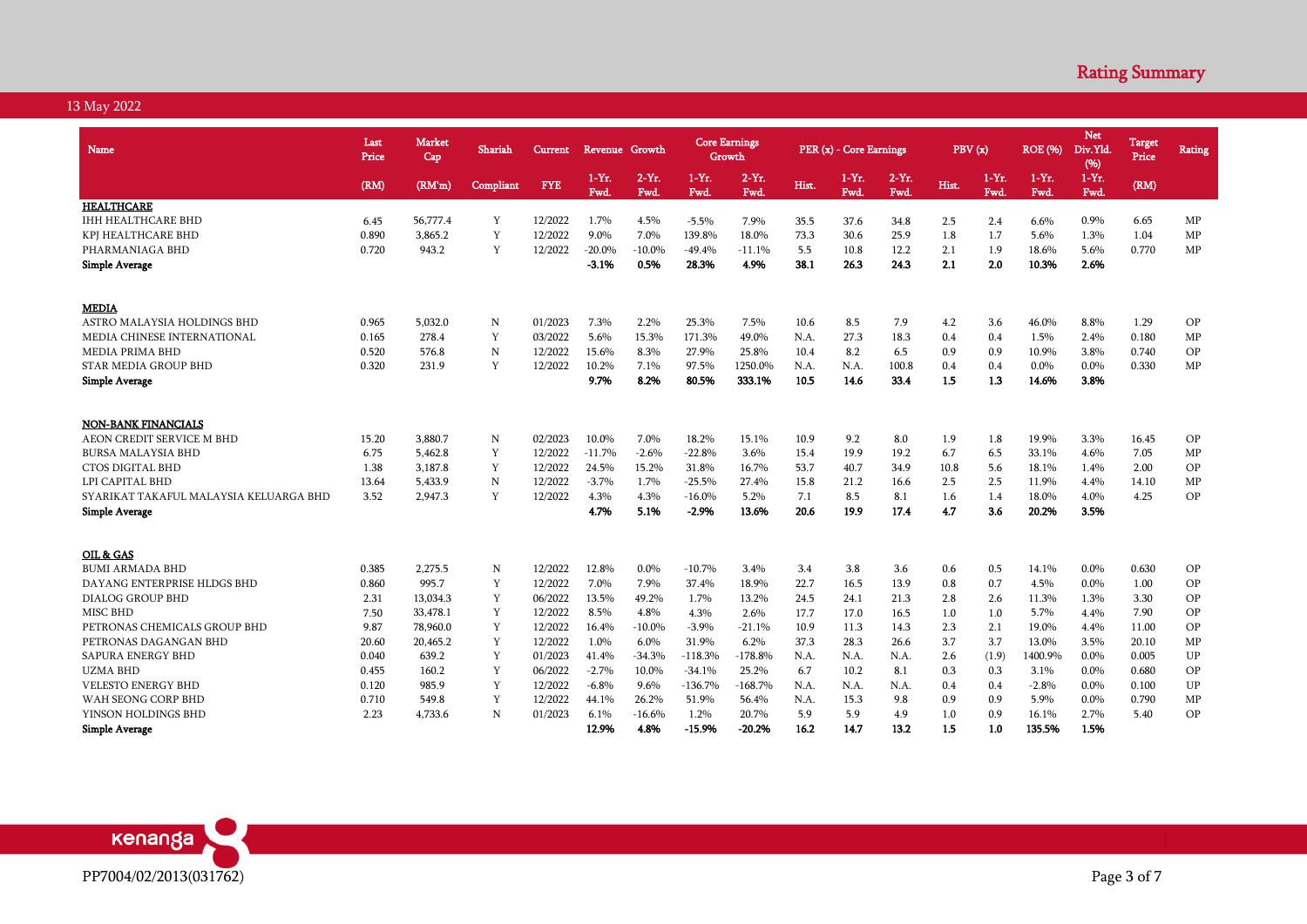| <b>Name</b>                          | Last<br>Price | <b>Market</b><br>Cap | Shariah          | <b>Current</b> | Revenue Growth     |                  | <b>Core Earnings</b><br>Growth |                |       | PER (x) - Core Earnings |                  | PBV(x) |                 | <b>ROE</b> (%)   | <b>Net</b><br>Div.Yld<br>(96) | <b>Target</b><br>Price | <b>Rating</b> |
|--------------------------------------|---------------|----------------------|------------------|----------------|--------------------|------------------|--------------------------------|----------------|-------|-------------------------|------------------|--------|-----------------|------------------|-------------------------------|------------------------|---------------|
|                                      | (RM)          | (RM'm)               | <b>Compliant</b> | <b>FYE</b>     | $1 - Yr$ .<br>Fwd. | $2-Yr$ .<br>Fwd. | $1-Yr.$<br>Fwd.                | $2-Yr.$<br>Fwd | Hist. | $1-Yr.$<br>Fwd.         | $2-Yr$ .<br>Fwd. | Hist.  | $1-Yr.$<br>Fwd. | $1-Yr$ .<br>Fwd. | $1-Yr.$<br>Fwd.               | (RM)                   |               |
| PACKAGING MANUFACTURERS              |               |                      |                  |                |                    |                  |                                |                |       |                         |                  |        |                 |                  |                               |                        |               |
| BP PLASTICS HOLDINGS BHD             | 1.47          | 413.8                | Y                | 12/2022        | 8.9%               | 12.7%            | 4.5%                           | 5.4%           | 8.9   | 8.5                     | 8.1              | 1.8    | 1.6             | 19.8%            | 7.5%                          | 2.07                   | OP            |
| <b>SCGM BHD</b>                      | 2.31          | 444.8                | Y                | 04/2022        | 15.1%              | 16.0%            | $-10.3%$                       | 13.4%          | 13.0  | 14.6                    | 12.9             | 2.3    | 2.1             | 15.1%            | 2.7%                          | 2.53                   | MP            |
| <b>SCIENTEX BHD</b>                  | 3.70          | 5.738.7              | Y                | 07/2022        | 12.4%              | 10.7%            | 6.1%                           | 17.6%          | 12.9  | 12.2                    | 10.4             | 2.0    | 1.8             | 15.4%            | 2.5%                          | 4.15                   | MP            |
| <b>SLP RESOURCES BHD</b>             | 0.900         | 285.3                | Y                | 12/2022        | 9.7%               | 5.5%             | 28.6%                          | 9.3%           | 16.3  | 12.7                    | 11.6             | 1.5    | 1.5             | 12.0%            | 6.1%                          | 1.18                   | OP            |
| THONG GUAN INDUSTRIES BHD            | 2.45          | 943.3                | Y                | 12/2022        | 19.7%              | 20.4%            | 22.2%                          | 21.2%          | 10.0  | 8.2                     | 6.7              | 1.2    | 1.1             | 14.3%            | 2.2%                          | 3.90                   | OP            |
| <b>Simple Average</b>                |               |                      |                  |                | 13.1%              | 13.1%            | 10.2%                          | 13.4%          | 12.2  | 11.2                    | 9.9              | 1.8    | 1.6             | 15.3%            | 4.22%                         |                        |               |
| <b>PLANTATION</b>                    |               |                      |                  |                |                    |                  |                                |                |       |                         |                  |        |                 |                  |                               |                        |               |
| <b>FGV HOLDINGS BHD</b>              | 1.79          | 6,530.2              | Y                | 12/2022        | 8.9%               | $-7.4%$          | $-4.4%$                        | $-24.5%$       | 26.4  | 12.6                    | 18.3             | 1.5    | 1.5             | 19.6%            | 4.7%                          | 2.30                   | MP            |
| <b>GENTING PLANTATIONS BHD</b>       | 8.05          | 7.222.4              | Y                | 12/2022        | 17.0%              | $-13.6%$         | 40.3%                          | $-11.9%$       | 30.3  | 17.4                    | 19.8             | 1.5    | 1.4             | 11.1%            | 3.6%                          | 10.00                  | <b>OP</b>     |
| <b>HAP SENG PLANTATIONS HOLDINGS</b> | 3.00          | 2,399.1              | Y                | 12/2022        | 14.4%              | $-18.0%$         | 16.2%                          | 7.8%           | 34.6  | 12.6                    | 19.8             | 1.4    | 1.3             | 12.0%            | 4.7%                          | 2.60                   | OP            |
| <b>IOI CORP BHD</b>                  | 4.21          | 26.156.6             | Y                | 06/2022        | 46.7%              | $-15.7%$         | 69.6%                          | $-19.9%$       | 31.4  | 20.3                    | 23.6             | 2.6    | 2.4             | 15.8%            | 2.3%                          | 4.65                   | MP            |
| KUALA LUMPUR KEPONG BHD              | 26.38         | 28,441.8             | Y                | 09/2022        | 19.4%              | $-4.0%$          | 20.3%                          | -10.1%         | 16.9  | 19.9                    | 21.5             | 2.4    | 2.3             | 16.1%            | 2.1%                          | 30.00                  | OP            |
| PPB GROUP BHD                        | 16.35         | 23.615.2             | Y                | 12/2022        | 13.5%              | 3.5%             | 5.0%                           | 5.1%           | 17.8  | 17.1                    | 16.3             | 1.0    | 1.0             | 6.7%             | 2.4%                          | 18.90                  | MP            |
| SIME DARBY PLANTATION BHD            | 4.90          | 33,887.0             | Y                | 12/2022        | 17.2%              | $-11.6%$         | 38.4%                          | $-26.5%$       | 40.7  | 13.9                    | 21.6             | 2.5    | 2.3             | 17.7%            | 4.3%                          | 5.25                   | MP            |
| TA ANN HOLDINGS BHD                  | 5.51          | 2,426.9              | Y                | 12/2022        | 17.7%              | $-6.5%$          | $-8.1%$                        | $-4.9%$        | 38.3  | 9.5                     | 16.5             | 1.7    | 1.6             | 16.2%            | 5.4%                          | 6.00                   | MP            |
| <b>TSH RESOURCES BHD</b>             | 1.40          | 1,932.2              | Y                | 12/2022        | 31.2%              | $-11.3%$         | 0.5%                           | $-7.2%$        | 26.8  | 10.2                    | 19.1             | 1.3    | 1.1             | 12.8%            | 2.9%                          | 2.08                   | OP            |
| UNITED MALACCA BHD                   | 5.50          | 1.153.7              | Y                | 04/2022        | 20.4%              | $-5.6%$          | 219.7%                         | -36.5%         | 40.7  | 18.2                    | 24.6             | 0.9    | 0.8             | 7.4%             | 2.7%                          | 5.40                   | MP            |
| <b>Simple Average</b>                |               |                      |                  |                | 20.6%              | $-9.0%$          | 39.7%                          | $-12.9%$       | 35.3  | 12.6                    | 20.1             | 1.3    | 1.2             | 13.5%            | 3.7%                          |                        |               |
| <b>PROPERTY</b>                      |               |                      |                  |                |                    |                  |                                |                |       |                         |                  |        |                 |                  |                               |                        |               |
| ECO WORLD DEVELOPMENT GROUP          | 0.800         | 2,355.5              | Y                | 10/2022        | 17.1%              | $-2.2%$          | $-1.3%$                        | $-0.2%$        | 10.0  | 10.0                    | 8.9              | 0.5    | 0.5             | 4.9%             | 5.0%                          | 0.850                  | MP            |
| <b>IOI PROPERTIES GROUP BHD</b>      | 0.975         | 5,368.5              | Y                | 06/2022        | $-18.2%$           | 9.5%             | 1.4%                           | 11.3%          | 8.6   | 8.4                     | 7.6              | 0.3    | 0.3             | 3.4%             | 2.9%                          | 1.65                   | OP            |
| <b>MAH SING GROUP BHD</b>            | 0.665         | 1,614.4              | Y                | 12/2022        | 22.3%              | 4.2%             | 18.7%                          | 11.0%          | 15.1  | 12.7                    | 11.5             | 0.5    | 0.5             | 4.3%             | 4.5%                          | 0.650                  | MP            |
| <b>MALAYSIAN RESOURCES CORP BHD</b>  | 0.340         | 1,519.0              | Y                | 12/2022        | 100.8%             | $-37.6%$         | $-91.8%$                       | $-141.2%$      | N.A.  | 154.5                   | N.A.             | 0.3    | 0.3             | 0.2%             | 2.9%                          | 0.345                  | MP            |
| SIME DARBY PROPERTY BHD              | 0.555         | 3,774.5              | Y                | 12/2022        | 5.5%               | 3.0%             | 68.9%                          | 5.9%           | 26.9  | 16.0                    | 15.1             | 0.4    | 0.4             | 2.5%             | 2.3%                          | 0.725                  | OP            |
| <b>SP SETIA BHD</b>                  | 1.03          | 4,190.2              | Y                | 12/2022        | 36.0%              | $-19.2%$         | 216.1%                         | $-36.5%$       | 25.9  | 8.2                     | 13.0             | 0.4    | 0.3             | 4.6%             | 3.7%                          | 0.950                  | UP            |
| <b>SUNWAY BHD</b>                    | 1.76          | 8.604.8              | Y                | 12/2022        | 2.7%               | 15.4%            | 29.3%                          | 67.5%          | 28.4  | 22.0                    | 13.1             | 0.9    | 0.9             | 4.4%             | 1.7%                          | 2.05                   | <b>OP</b>     |
| <b>UEM SUNRISE BHD</b>               | 0.315         | 1,593.4              | Y                | 12/2022        | 13.0%              | 14.0%            | $-138.5%$                      | $-117.8%$      | N.A.  | N.A.                    | N.A.             | 0.2    | 0.2             | $-0.6%$          | $0.0\%$                       | 0.400                  | OP            |
| <b>UOA DEVELOPMENT BHD</b>           | 1.78          | 4,141.1              | Y                | 12/2022        | $-9.5%$            | 24.2%            | $-5.6%$                        | 16.2%          | 11.9  | 12.7                    | 11.9             | 0.7    | 0.7             | 3.9%             | 7.3%                          | 1.76                   | MP            |
| Simple Average                       |               |                      |                  |                | 18.9%              | 1.3%             | 10.8%                          | $-20.4%$       | 18.1  | 30.6                    | 11.6             | 0.5    | 0.5             | 3.1%             | 3.4%                          |                        |               |

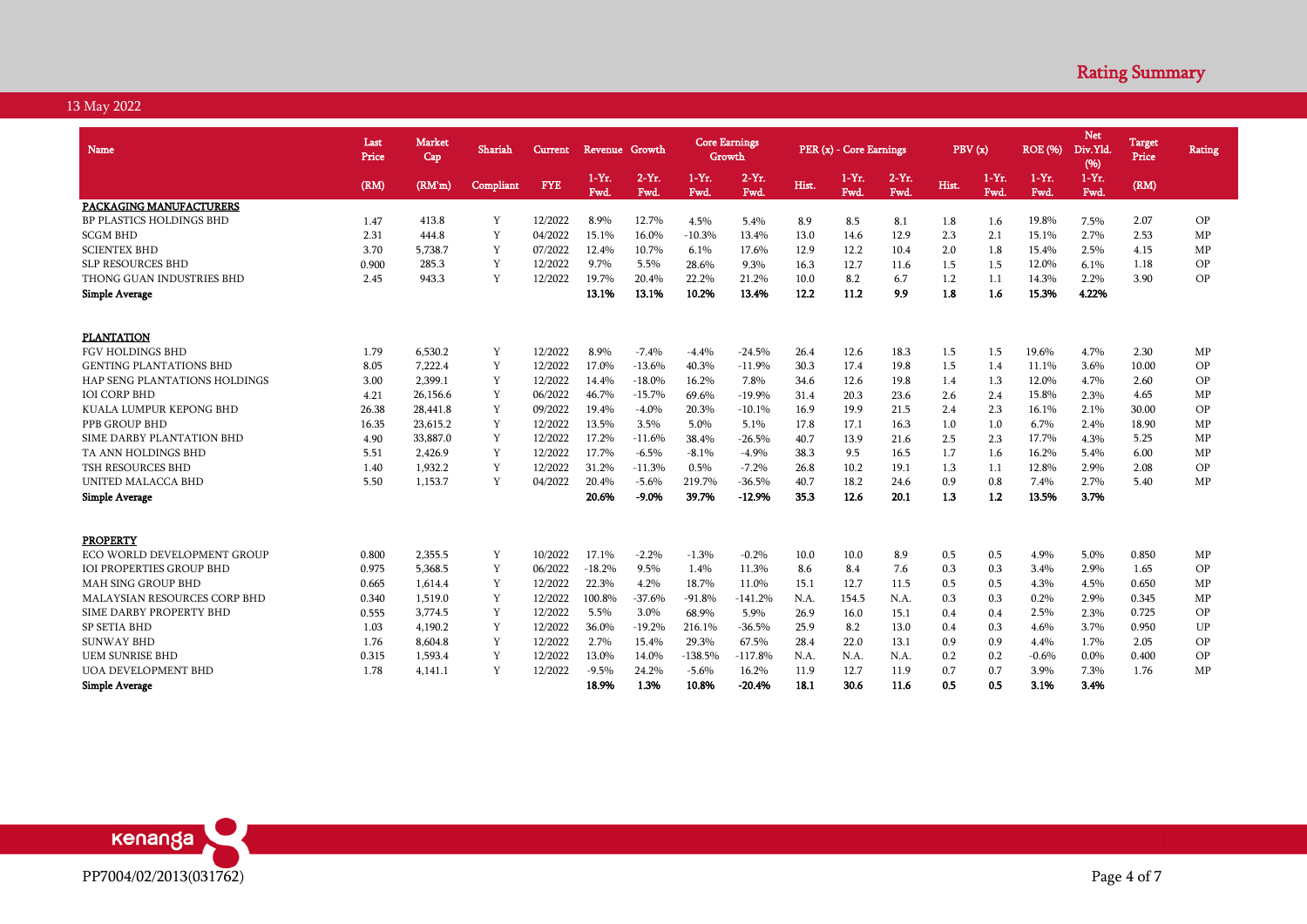| Name                             | Last<br>Price | <b>Market</b><br>Cap | Shariah   | <b>Current</b> | Revenue Growth  |                  | <b>Core Earnings</b><br>Growth |                 |       | PER (x) - Core Earnings |                 | PBV(x) |                 | <b>ROE</b> (%)   | <b>Net</b><br>Div.Yld<br>(96) | <b>Target</b><br>Price | <b>Rating</b> |
|----------------------------------|---------------|----------------------|-----------|----------------|-----------------|------------------|--------------------------------|-----------------|-------|-------------------------|-----------------|--------|-----------------|------------------|-------------------------------|------------------------|---------------|
|                                  | (RM)          | (RM'm)               | Compliant | <b>FYE</b>     | $1-Yr.$<br>Fwd. | $2-Yr$ .<br>Fwd. | $1-Yr.$<br>Fwd.                | $2-Yr.$<br>Fwd. | Hist. | $1-Yr.$<br>Fwd.         | $2-Yr.$<br>Fwd. | Hist.  | $1-Yr.$<br>Fwd. | $1-Yr$ .<br>Fwd. | $1-Yr$ .<br>Fwd.              | (RM)                   |               |
| <b>REITS</b>                     |               |                      |           |                |                 |                  |                                |                 |       |                         |                 |        |                 |                  |                               |                        |               |
| <b>AXIS REIT</b>                 | 1.90          | 3,105.6              | Y         | 12/2022        | 8.7%            | 9.1%             | 10.4%                          | 9.9%            | 23.8  | 21.1                    | 19.0            | 1.2    | 1.2             | 6.2%             | 4.4%                          | 2.10                   | OP            |
| CAPITALAND MALAYSIA MALL TRUST   | 0.575         | 1,239.2              | N         | 12/2022        | 46.1%           | 2.5%             | 150.3%                         | 3.3%            | 28.8  | 11.5                    | 11.5            | 0.5    | 0.5             | 2.6%             | 7.3%                          | 0.560                  | MP            |
| <b>IGB REIT</b>                  | 1.62          | 5,870.3              | N         | 12/2022        | 33.5%           | 2.0%             | 46.6%                          | 2.0%            | 26.9  | 20.2                    | 20.2            | 1.5    | 1.5             | 6.2%             | 4.6%                          | 1.55                   | MP            |
| <b>KLCCP STAPLED GROUP</b>       | 6.73          | 12,149.9             | Y         | 12/2022        | $-4.4%$         | 17.4%            | $-1.0%$                        | 20.6%           | 22.4  | 22.4                    | 18.7            | 0.9    | 0.9             | 5.4%             | 4.0%                          | 6.90                   | OP            |
| <b>SENTRAL REIT</b>              | 0.960         | 1,028.9              | N         | 12/2022        | 9.0%            | 1.8%             | $-2.5%$                        | 0.7%            | 12.7  | 12.7                    | 12.7            | 0.8    | 0.8             | 5.3%             | 6.8%                          | 0.870                  | MP            |
| <b>PAVILION REIT</b>             | 1.36          | 4,151.8              | N         | 12/2022        | 25.0%           | 2.0%             | 91.4%                          | 2.2%            | 34.0  | 17.0                    | 17.0            | 1.1    | 1.1             | 6.0%             | 5.4%                          | 1.45                   | OP            |
| <b>SUNWAY REIT</b>               | 1.47          | 5,034.5              | N         | 12/2022        | 7.6%            | 5.0%             | $-21.3%$                       | 21.7%           | 18.4  | 29.4                    | 18.4            | 1.0    | 1.0             | 5.4%             | 3.0%                          | 1.35                   | MP            |
| <b>Simple Average</b>            |               |                      |           |                | 17.9%           | 5.7%             | 39.1%                          | 8.6%            | 23.8  | 19.2                    | 16.8            | 1.0    | 1.0             | 5.3%             | 5.1%                          |                        |               |
| <b>RUBBER GLOVES</b>             |               |                      |           |                |                 |                  |                                |                 |       |                         |                 |        |                 |                  |                               |                        |               |
| <b>HARTALEGA HOLDINGS BHD</b>    | 4.35          | 14,866.0             | Y         | 03/2023        | $-41.4%$        | 0.3%             | $-81.9%$                       | 11.3%           | 4.6   | 25.3                    | 22.7            | 2.9    | 2.8             | 11.2%            | 2.3%                          | 5.60                   | OP            |
| KOSSAN RUBBER INDUSTRIES         | 1.80          | 4,592.9              | Y         | 12/2022        | $-56.0%$        | $-3.5%$          | $-89.8%$                       | 4.1%            | 1.6   | 15.4                    | 14.8            | 1.1    | 1.1             | 7.3%             | 3.3%                          | 1.60                   | UP            |
| SUPERMAX CORP BHD                | 1.02          | 2,718.2              | Y         | 06/2022        | $-54.8%$        | $-34.7%$         | $-79.3%$                       | $-71.9%$        | 0.7   | 3.5                     | 12.5            | 0.6    | 0.5             | 15.7%            | 9.8%                          | 0.900                  | UP            |
| TOP GLOVE CORP BHD               | 1.49          | 11,930.7             | Y         | 08/2022        | $-54.7%$        | 3.3%             | $-93.4%$                       | 8.2%            | 1.6   | 23.7                    | 21.9            | 2.0    | 2.1             | 8.7%             | 2.1%                          | 1.30                   | UP            |
| <b>Simple Average</b>            |               |                      |           |                | $-51.7%$        | $-8.6%$          | $-86.1%$                       | $-12.1%$        | 2.1   | 16.9                    | 18.0            | 1.7    | 1.6             | 10.7%            | 4.4%                          |                        |               |
| SIN                              |               |                      |           |                |                 |                  |                                |                 |       |                         |                 |        |                 |                  |                               |                        |               |
| BRITISH AMERICAN TOBACCO (M) BHD | 12.82         | 3,660.5              | N         | 12/2022        | 0.4%            | 1.8%             | $-7.4%$                        | 8.8%            | 12.8  | 13.9                    | 12.8            | 9.6    | 9.4             | 68.3%            | 7.0%                          | 13.10                  | OP            |
| CARLSBERG BREWERY MALAYSIA BHD   | 22.02         | 6,732.6              | N         | 12/2022        | 18.9%           | 4.6%             | 27.7%                          | 11.7%           | 33.5  | 26.2                    | 23.5            | 36.2   | 40.1            | 143.9%           | 4.1%                          | 23.10                  | MP            |
| HEINEKEN MALAYSIA BHD            | 24.00         | 7,250.4              | N         | 12/2022        | 30.8%           | 11.1%            | 32.8%                          | 16.9%           | 29.5  | 22.2                    | 19.0            | 18.3   | 18.3            | 82.5%            | 4.5%                          | 27.40                  | OP            |
| <b>Simple Average</b>            |               |                      |           |                | 16.7%           | 5.8%             | 17.7%                          | 12.5%           | 25.3  | 20.8                    | 18.4            | 21.4   | 22.6            | 98.3%            | 5.2%                          |                        |               |
| TELECOMMUNICATION                |               |                      |           |                |                 |                  |                                |                 |       |                         |                 |        |                 |                  |                               |                        |               |
| <b>AXIATA GROUP BHD</b>          | 3.40          | 31,201.1             | Y         | 12/2022        | 5.0%            | 2.5%             | $-10.5%$                       | 15.9%           | 23.5  | 26.3                    | 22.7            | 1.7    | 1.7             | 6.7%             | 3.5%                          | 4.25                   | OP            |
| DIGI.COM BHD                     | 3.46          | 26,901.5             | Y         | 12/2022        | 1.1%            | 4.5%             | $-8.9\%$                       | 26.3%           | 23.7  | 26.0                    | 20.6            | 42.5   | 41.8            | 162.0%           | 3.8%                          | 3.80                   | MP            |
| <b>MAXIS BHD</b>                 | 3.71          | 29,035.5             | Y         | 12/2022        | 3.0%            | 2.5%             | $-6.0\%$                       | 20.4%           | 21.7  | 23.0                    | 19.1            | 4.3    | 4.3             | 18.7%            | 4.3%                          | 4.00                   | OP            |
| <b>OCK GROUP BHD</b>             | 0.390         | 411.3                | Y         | 12/2022        | 6.8%            | 6.0%             | 36.6%                          | 12.6%           | 17.7  | 13.0                    | 11.5            | 0.6    | 0.6             | 4.4%             | 0.0%                          | 0.500                  | OP            |
| TELEKOM MALAYSIA BHD             | 4.87          | 18,377.9             | Y         | 12/2022        | 5.3%            | 3.6%             | $-1.4%$                        | 13.8%           | 15.6  | 15.8                    | 13.9            | 2.5    | 2.4             | 15.6%            | 3.5%                          | 7.00                   | OP            |
| <b>Simple Average</b>            |               |                      |           |                | 4.2%            | 3.8%             | 2.0%                           | 17.8%           | 20.4  | 20.8                    | 17.6            | 10.3   | 10.2            | 41.5%            | 3.0%                          |                        |               |

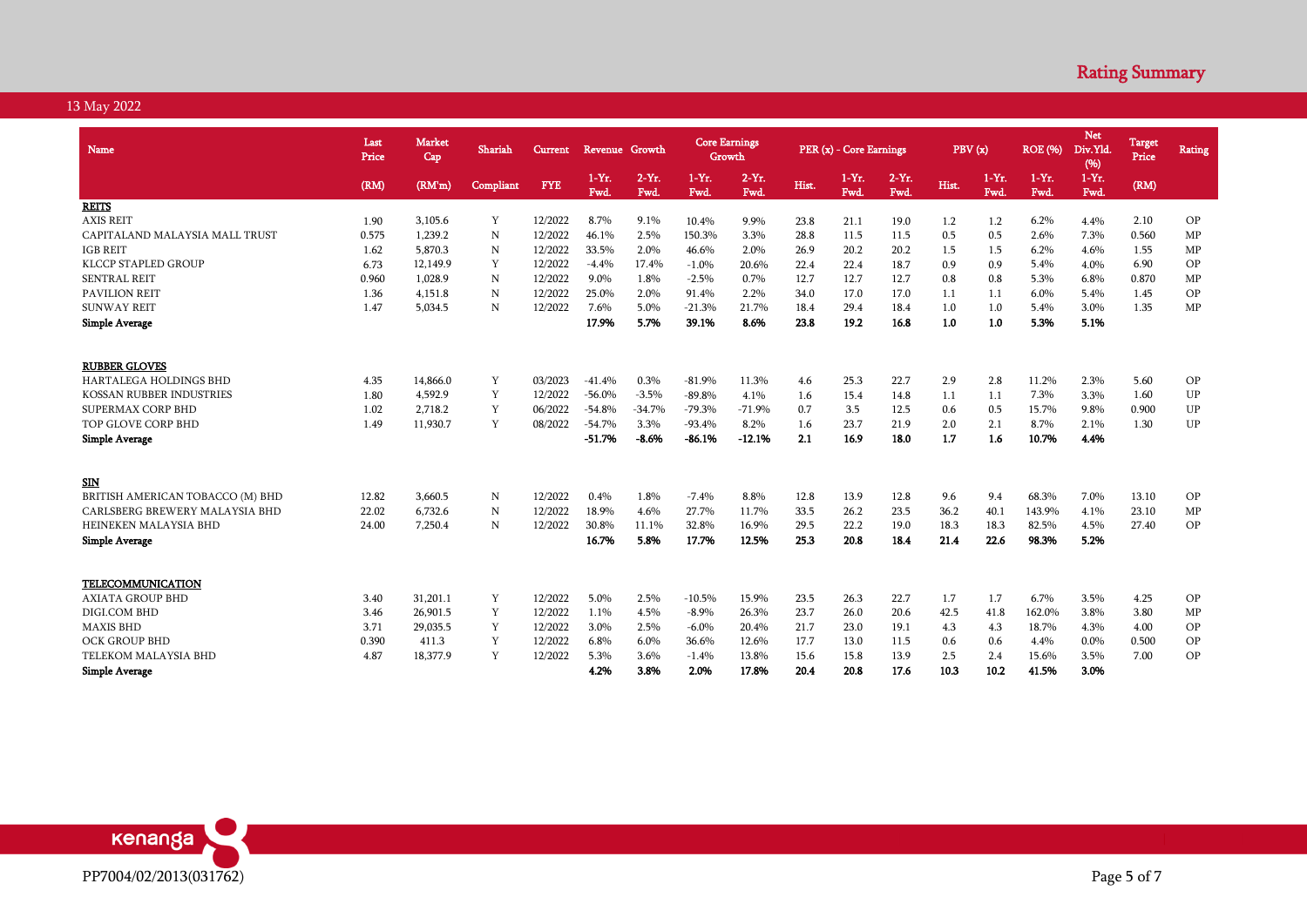| <b>Name</b>                         | Last<br>Price | <b>Market</b><br>Cap | Shariah   | <b>Current</b> | Revenue Growth |                 | <b>Core Earnings</b><br>Growth |                  |       | PER (x) - Core Earnings |                 | PBV(x) |                  | <b>ROE</b> (%)        | <b>Net</b><br>Div.Yld<br>(96) | <b>Target</b><br>Price | <b>Rating</b> |
|-------------------------------------|---------------|----------------------|-----------|----------------|----------------|-----------------|--------------------------------|------------------|-------|-------------------------|-----------------|--------|------------------|-----------------------|-------------------------------|------------------------|---------------|
|                                     | (RM)          | (RM'm)               | Compliant | <b>FYE</b>     | $1-Yr.$<br>Fwd | $2-Yr.$<br>Fwd. | $1-Yr.$<br><b>Fwd</b>          | $2-Yr$ .<br>Fwd. | Hist. | $1-Yr.$<br>Fwd          | $2-Yr.$<br>Fwd. | Hist.  | $1-Yr$ .<br>Fwd. | $1-Yr.$<br><b>Fwd</b> | $1-Yr.$<br>Fwd.               | (RM)                   |               |
| <b>TECHNOLOGY</b>                   |               |                      |           |                |                |                 |                                |                  |       |                         |                 |        |                  |                       |                               |                        |               |
| D&O GREEN TECHNOLOGIES BHD          | 3.43          | 4.243.4              | Y         | 12/2022        | 28.0%          | 15.3%           | 34.0%                          | 15.5%            | 37.2  | 27.8                    | 24.0            | 5.1    | 4.5              | 17.2%                 | 0.6%                          | 5.60                   | OP            |
| <b>GHL SYSTEMS BHD</b>              | 1.52          | 1.735.1              | Y         | 12/2022        | 31.9%          | 6.8%            | 67.6%                          | 12.3%            | 61.5  | 36.8                    | 32.8            | 3.4    | 3.1              | 8.8%                  | 0.0%                          | 1.90                   | ΟP            |
| <b>INARI AMERTRON BHD</b>           | 2.51          | 9.303.4              | Y         | 06/2022        | 22.5%          | 14.6%           | 19.2%                          | 14.7%            | 25.1  | 21.0                    | 18.3            | 6.0    | 5.6              | 27.5%                 | 3.3%                          | 4.60                   | OP            |
| <b>JHM CONSOLIDATION BHD</b>        | 1.12          | 624.5                | Y         | 12/2022        | 10.7%          | 15.2%           | 38.5%                          | 15.9%            | 22.9  | 16.5                    | 14.2            | 2.5    | 2.1              | 13.7%                 | 0.4%                          | 1.80                   | MP            |
| <b>KELINGTON GROUP BHD</b>          | 1.09          | 700.9                | Y         | 12/2022        | 32.7%          | $-14.0%$        | 40.6%                          | $-12.1%$         | 22.0  | 15.7                    | 17.8            | 3.6    | 3.0              | 21.0%                 | 1.6%                          | 1.90                   | OP            |
| <b>KESM INDUSTRIES BHD</b>          | 7.70          | 331.2                | Y         | 07/2022        | 4.9%           | 6.3%            | 250.0%                         | 50.0%            | 82.7  | 23.6                    | 15.8            | 0.9    | 0.9              | 3.8%                  | 1.2%                          | 11.40                  | MP            |
| <b>MALAYSIAN PACIFIC INDUSTRIES</b> | 29.30         | 5.827.7              | Y         | 06/2022        | 10.0%          | 10.0%           | 11.3%                          | 10.1%            | 21.3  | 19.2                    | 17.4            | 3.4    | 3.0              | 16.6%                 | 1.0%                          | 56.20                  | OP            |
| PIE INDUSTRIAL BHD                  | 2.70          | 1.036.9              | Y         | 12/2022        | 18.3%          | 11.9%           | 28.2%                          | 11.7%            | 17.1  | 13.3                    | 11.9            | 2.0    | 1.8              | 14.2%                 | 1.9%                          | 3.70                   | OP            |
| <b>SKP RESOURCES BHD</b>            | 1.37          | 2,140.4              | Y         | 03/2022        | 8.5%           | 16.4%           | 17.6%                          | 16.3%            | 16.1  | 13.7                    | 11.7            | 3.0    | 2.7              | 21.0%                 | 3.6%                          | 1.90                   | ΟP            |
| UNISEM (M) BHD                      | 2.70          | 4,355.3              | Y         | 12/2022        | 14.0%          | 10.0%           | 22.1%                          | 11.3%            | 22.0  | 18.0                    | 16.2            | 2.0    | 1.9              | 10.8%                 | 2.2%                          | 3.75                   | OP            |
| <b>Simple Average</b>               |               |                      |           |                | 18.2%          | 9.3%            | 52.9%                          | 14.6%            | 32.8  | 20.6                    | 18.0            | 3.2    | 2.9              | 15.5%                 | 1.6%                          |                        |               |
| <b>TRANSPORT &amp; LOGISTICS</b>    |               |                      |           |                |                |                 |                                |                  |       |                         |                 |        |                  |                       |                               |                        |               |
| <b>CAPITAL A BHD</b>                | 0.700         | 2,913.3              | Y         | 12/2022        | 347.0%         | 31.7%           | $-125.0%$                      | $-73.4%$         | N.A.  | N.A.                    | 15.1            | (0.9)  | (0.8)            | 21.4%                 | 0.0%                          | 0.740                  | MP            |
| MALAYSIA AIRPORTS HOLDINGS BHD      | 6.52          | 10,817.9             | N         | 12/2022        | 77.8%          | 20.7%           | $-65.1%$                       | 89.2%            | N.A.  | 40.4                    | 21.3            | 1.5    | 1.5              | 3.7%                  | 99.7%                         | 7.65                   | ΟP            |
| POS MALAYSIA BHD                    | 0.605         | 473.6                | Y         | 12/2022        | $-3.1%$        | $-1.0%$         | $-71.1%$                       | 9.1%             | N.A.  | 8.4                     | 7.7             | 0.6    | 0.6              | 6.8%                  | 6.6%                          | 0.720                  | OP            |
| <b>SWIFT HAULAGE BHD</b>            | 0.680         | 605.1                | Y         | 12/2022        | 11.7%          | 12.1%           | 6.9%                           | 12.4%            | 11.3  | 10.6                    | 9.4             | 0.9    | 0.9              | 8.7%                  | 2.9%                          | 1.01                   | ΟP            |
| <b>WESTPORTS HOLDINGS BHD</b>       | 4.09          | 13,946.9             | Y         | 12/2022        | 1.5%           | 5.9%            | $-5.7%$                        | 11.6%            | 19.0  | 20.1                    | 18.0            | 4.5    | 4.2              | 21.6%                 | 3.7%                          | 4.00                   | MP            |
| <b>Simple Average</b>               |               |                      |           |                | 87.0%          | 13.9%           | $-52.0%$                       | 9.8%             | 15.1  | 19.9                    | 14.3            | 1.3    | 1.3              | 12.4%                 | 22.6%                         |                        |               |
| UTILITIES                           |               |                      |           |                |                |                 |                                |                  |       |                         |                 |        |                  |                       |                               |                        |               |
| <b>GAS MALAYSIA BHD</b>             | 2.75          | 3.531.0              | Y         | 12/2022        | 9.3%           | 8.3%            | 5.1%                           | 0.6%             | 14.0  | 13.4                    | 13.3            | 3.1    | 3.1              | 23.1%                 | 6.7%                          | 3.10                   | OP            |
| <b>MALAKOFF CORP BHD</b>            | 0.625         | 3,054.4              | Y         | 12/2022        | $-10.3%$       | $-5.5%$         | $-6.4%$                        | 6.0%             | 9.7   | 10.4                    | 9.8             | 0.6    | 0.6              | 5.6%                  | 7.7%                          | 1.01                   | ΟP            |
| PESTECH INTERNATIONAL BHD           | 0.490         | 484.7                | Y         | 06/2022        | 12.4%          | 5.0%            | 4.7%                           | 14.9%            | 6.5   | 6.2                     | 5.4             | 0.8    | 0.7              | 12.2%                 | 0.0%                          | 1.11                   | ΟP            |
| PETRONAS GAS BHD                    | 16.96         | 33,559.3             | Y         | 12/2022        | 1.0%           | $-0.8%$         | $-3.7%$                        | 4.5%             | 16.6  | 17.2                    | 16.5            | 2.6    | 2.5              | 14.8%                 | 4.9%                          | 17.44                  | MP            |
| TENAGA NASIONAL BHD                 | 8.89          | 50,905.0             | Y         | 12/2022        | $-3.3%$        | 1.8%            | 6.5%                           | 5.4%             | 10.5  | 9.9                     | 9.4             | 0.9    | 0.8              | 8.7%                  | 4.8%                          | 10.52                  | OP            |
| YTL POWER INTERNATIONAL BHD         | 0.745         | 6,036.1              | N         | 06/2022        | 32.4%          | 1.5%            | $-49.9%$                       | 78.2%            | 13.1  | 26.2                    | 14.7            | 0.5    | 0.5              | 1.8%                  | 6.7%                          | 0.87                   | ΟP            |
| <b>Simple Average</b>               |               |                      |           |                | 6.9%           | 1.7%            | $-7.3%$                        | 18.3%            | 11.7  | 13.9                    | 11.5            | 1.4    | 1.4              | 11.0%                 | 5.1%                          |                        |               |
| Kenanga Core Coverage               |               |                      |           |                |                |                 |                                |                  |       |                         |                 |        |                  |                       |                               |                        |               |
| <b>Simple Average</b>               | 1.538.80      |                      |           |                | 16.9%          | 4.8%            | 1314.8%                        | 24.3%            | 364.4 | 18.3                    | 16.5            | 3.6    | 3.4              | 24.8%                 | 4.6%                          | 1.711.00               |               |

Source: Bloomberg, Kenanga Research

\*\*\* Shariah Compliant "Y" = Comply, "N" = Not known at this time

\*\* FBMKLCI 12-month Index Target